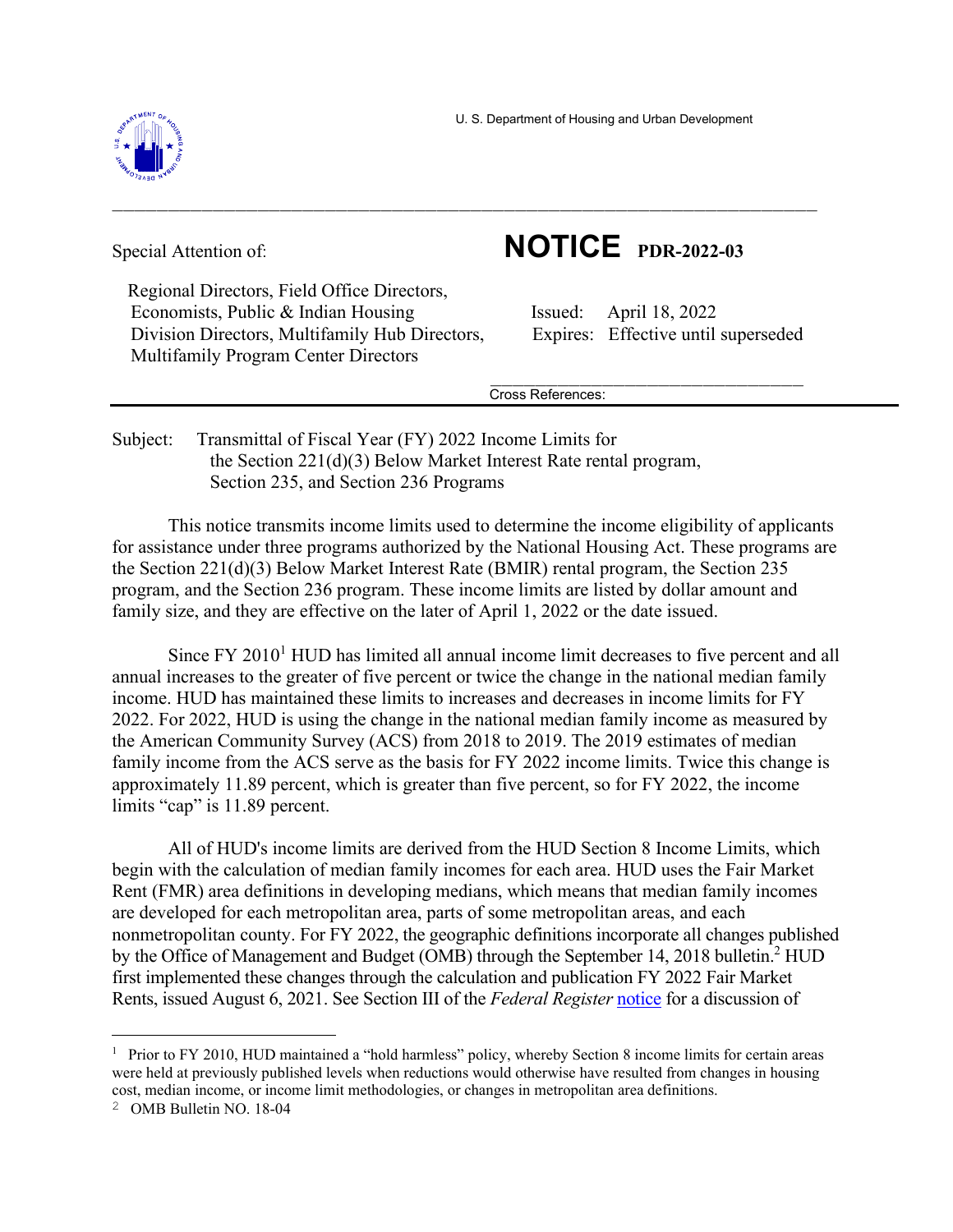changes to metropolitan area definitions.

HUD uses the 2019 American Community Survey (ACS) and Puerto Rico Community Survey (PRCS) median family income data (as opposed to household income data) as the basis of FY 2022 Income Limits for all areas of geography, except for the U.S. Virgin Islands and the Pacific Islands (Guam, American Samoa, and the Northern Mariana Islands). HUD uses actual data from the Consumer Price Index (CPI) published by the Bureau of Labor Statistics through February 2022 to bring the ACS and PRCS data forward from 2019 to the fiscal year 2022. Previously, HUD has relied on inflation forecasts from the Congressional Budget Office (CBO) in updating ACS estimates. However, at the time of FY 2022 median family income calculation, CBO had not issued an updated CPI forecast suitable for use by HUD. The inflation factor, representing the cumulative change in the CPI from 2019 through February 2022, is 1.1116.

HUD bases the median family incomes and income limits for the U.S. Virgin Islands and the Pacific Islands on 2010 Decennial Census data which is the most current information available. The decennial data for the U.S. Virgin Islands and the Pacific Islands reports 2009 median family incomes. HUD trends these incomes forward using the change in national median family incomes between 2009 and 2019 (from the ACS). HUD then applies the same CPI adjustment used in ACS areas from 2019 to fiscal year 2022.

The income limits used for the Section 236 program are currently the same as the Public Housing/Section 8 Low-Income Limits, which are defined by Section 3(b)(2) of the United States Housing Act of 1937. These income limits are normally set at 80 percent of the median family income for a four-person family, adjusted for family size and adjusted for unusually high or low housing costs. There are, however, situations where HUD makes additional upward or downward adjustments.

Most four-person low-income limits are the greater of 80 percent of the area median income, or 80 percent of the state nonmetropolitan median income. Because HUD does not always base the very low-income limits on 50 percent of median, however, calculating low-income limits as 80 percent of the median would produce anomalies inconsistent with statutory intent (e.g., very low-income limits could be higher than low-income limits). To eliminate this problem, HUD's normal calculation is to set the four-person low-income limit at 1.6 (i.e., 80 percent/50 percent) times the relevant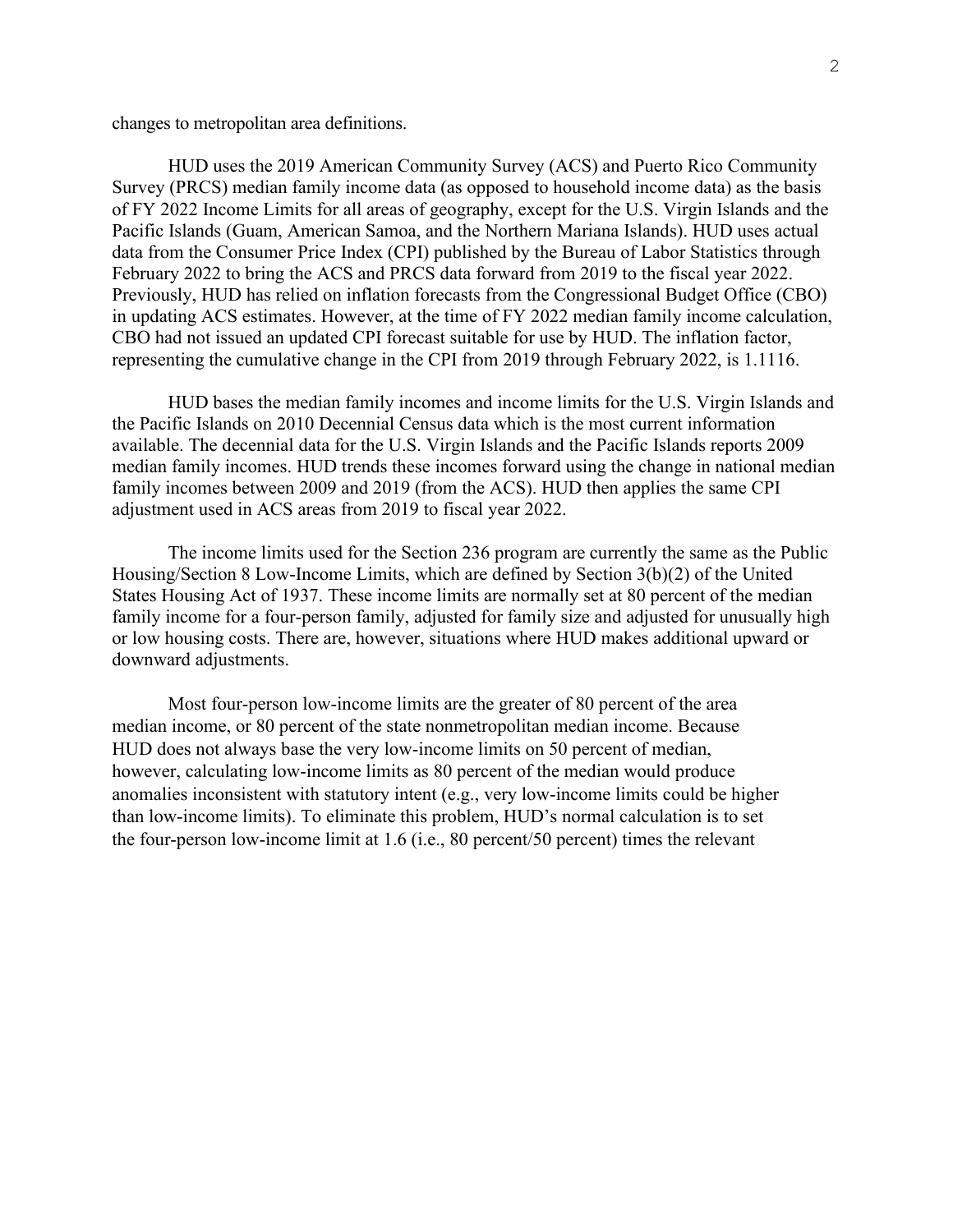four-person very low-income limit. The two exceptions to this practice are that the resulting four-person income limit is not allowed to exceed the U.S. median income (\$90,000 for FY 2022) except when justified by high housing costs; and once adjusted, HUD limits decreases in the four-person low-income limit to five percent or, and caps increases at the greater of five percent or twice the national change in median income. For FY 2022 the cap is set at 11.89 percent because twice the change in national median family income is as measured by the 2018 and 2019 ACS is that amount. Use of very low-income limits as a starting point for calculating other income limits has the effect of adjusting low-income limits in areas where the very low-income limits have been adjusted because of unusually high or low housing-cost-to-income relationships.

The Section 221(d)(3) BMIR Income Limits, which serve "individuals and families of low- and moderate-income," are set at 95 percent of median income, adjusted for family size. These income limits are also adjusted for unusually high or low area housing costs, and use the HUD low-income limits as a basis for calculations. For instance, rather than the four-person limit being set at 95 percent of the local median family income, it is set at 95/80ths of the four-person low-income limit.

Section 235 states that income limits are to be defined as "95 per centum of the median family income for the area, as determined by the Secretary with adjustments for larger and smaller families..." These income limits are identical to Section 221(d)(3) BMIR Income Limits except in instances where the Secretary has used his discretion to permit higher income limits to reflect high area construction costs.

## **Family Size Adjustments:**

By statute, family size adjustments are required to provide higher income limits for larger families and lower income limits for smaller families. The factors used are as follows:

| Number of Persons in Family and Percentage Adjustments |  |  |  |  |                                 |  |                                      |
|--------------------------------------------------------|--|--|--|--|---------------------------------|--|--------------------------------------|
|                                                        |  |  |  |  | $1 \t2 \t3 \t4 \t5 \t6 \t7 \t8$ |  |                                      |
|                                                        |  |  |  |  |                                 |  | 70% 80% 90% Base 108% 116% 124% 132% |